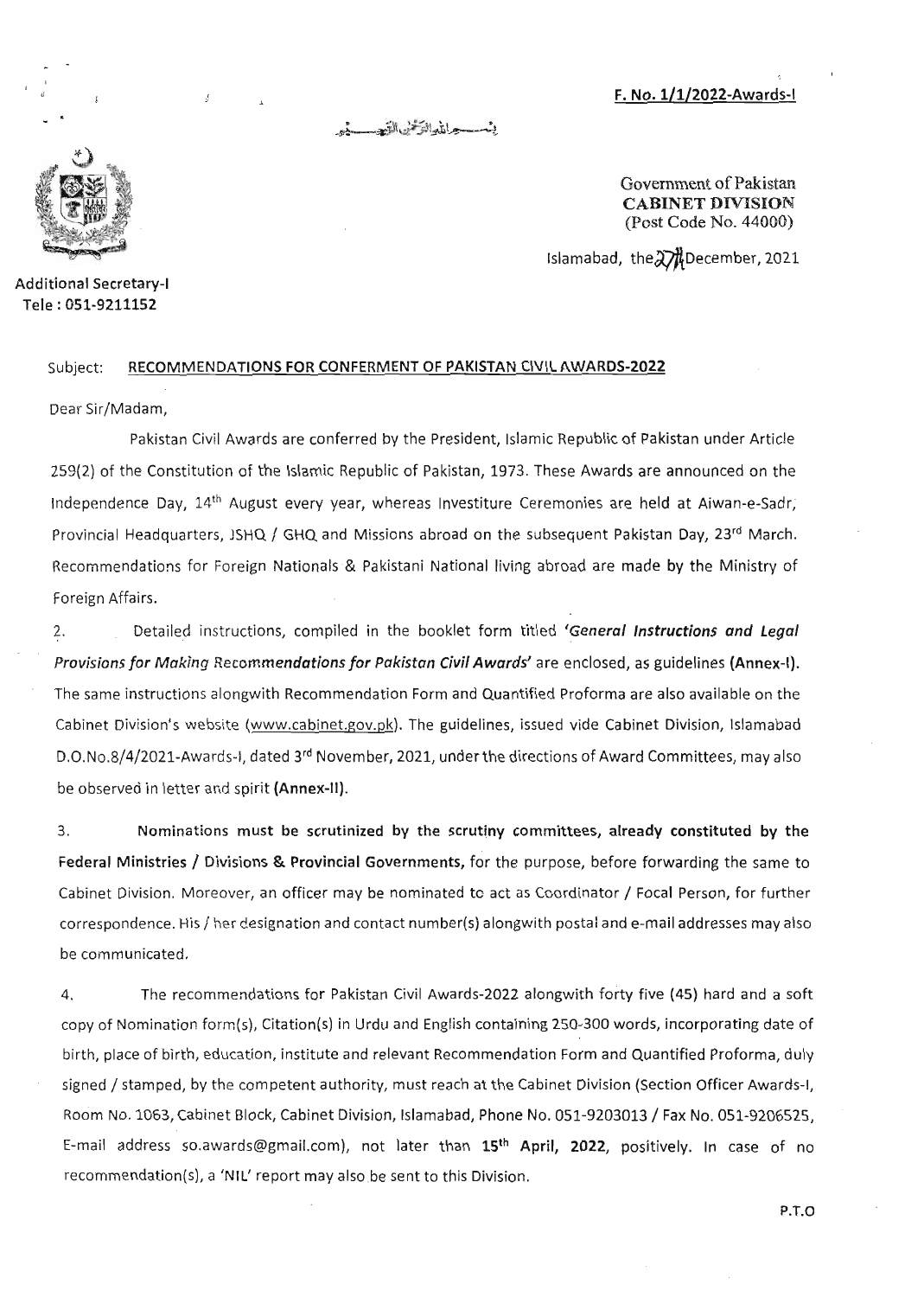5. **Furthermore, Prime Minister of Islamic Republic of Pakistan has been pleased to direct submission of recommendations invariably one month prior to announcement for conferment of civil awards (copy enclosed). Therefore, the nominations, completed in all aspects must reach Cabinet Division till 15th April 2022 for subsequent holding of meetings of Awards Committees at Cabinet Division to complete the process, well in time as desired by the Prime Minister of Pakistan. Moreover, if the recommendations for conferment of Pakistan Civil Awards-2022 are delayed from the cut-off date, due to any reason, the nominating agencies must send the same to the Cabinet Division through Prime Minister's Office. Nominations received after or on the day of conduct of concerned award committee meeting will not be entertained.** 

with whom Cagads!

**Yours' sincerely,** 

Winn !

**(EAZAZ A. DAR)** 

**Federal Ministers (Chair of the Awards Committees) All Secretaries/ Addl. Secretaries lncharge of the Ministries/Divisions Chief Secretaries of the Provincial Governments Heads of Department concerned**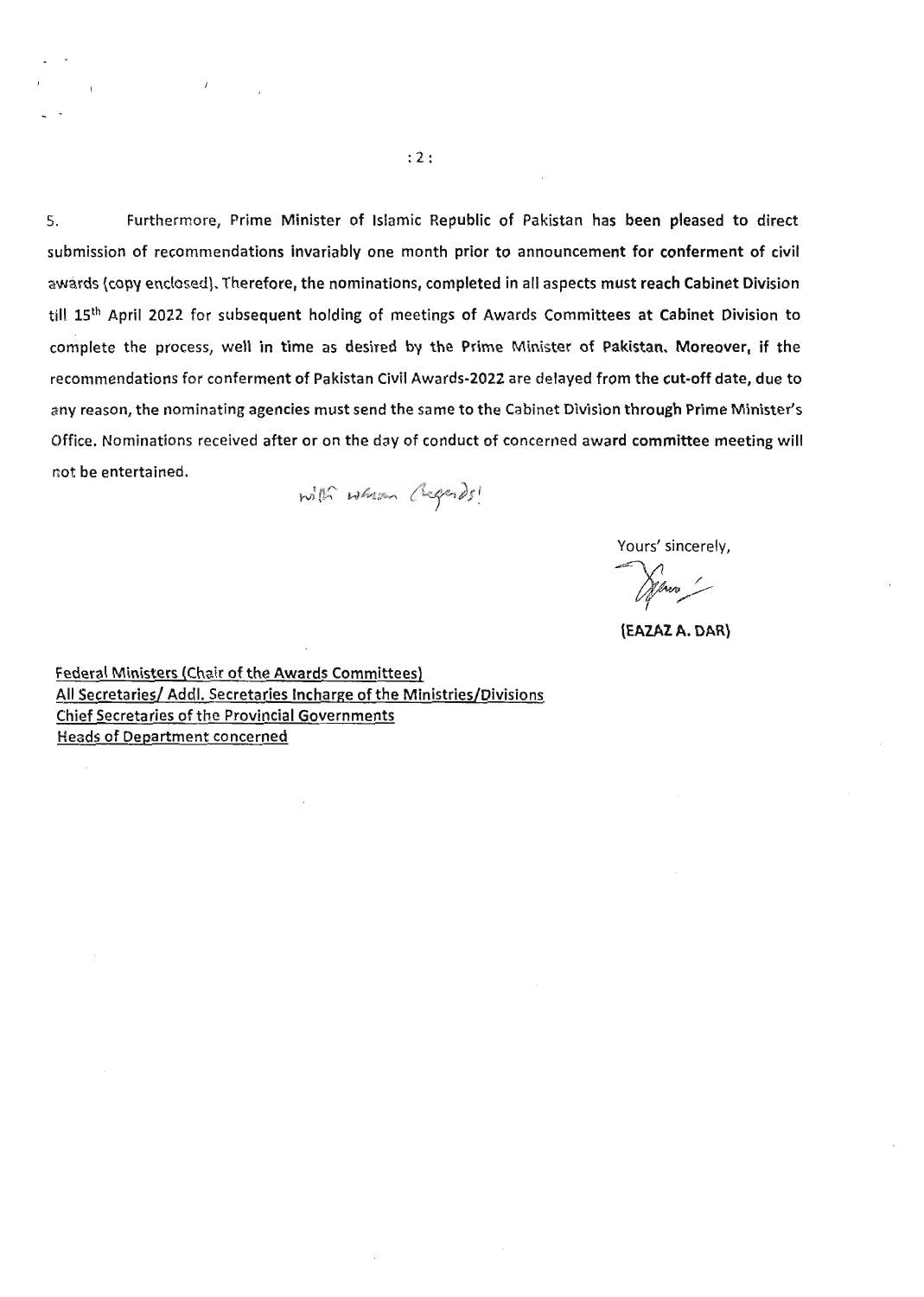in the tell of the summer



Tele : 051-9202912

F. No. 8/4/2021-Awards-I Government of Pakistan **CABINET DIVISION**  (Post Code No. 44000) Islamabad, the 3<sup>rd</sup> November, 2021<br>**Joint Secretary (Awards) Joint Secretary (Awards**)

## SUBJECT: GENERAL INSTRUCTIONS REGARDING NOMINATIONS FOR PAKISTAN AWARDS (CIVIL)

Dear Sir/Madam,

During the meetings of Awards Sub-Committees and Main Award Committee of the year 2021, a few of the observations were recorded, which need to be addressed and taken into consideration for finalizing the nominations for the next year 2022. The main points/observations are as under:-

| $S.$ # | Points/Observations                                                                                                                                                                                                                                                                                                   | Action by                         |
|--------|-----------------------------------------------------------------------------------------------------------------------------------------------------------------------------------------------------------------------------------------------------------------------------------------------------------------------|-----------------------------------|
| a.     | Ministry of Foreign Affairs to seek opinions/suggestions of<br>relevant Ministries/Departments while recommending any<br>nominations.                                                                                                                                                                                 | Ministry<br>of Foreign<br>Affairs |
| b.     | All nominations from Ministry of Foreign Affairs must be<br>included in the field of services to Pakistan.                                                                                                                                                                                                            | $-$ Do $-$                        |
| c.     | The process of selection of nominations by the nominating<br>agencies must be improved by applying more efforts and<br>ensuring transparency. All nominating agencies must verify<br>the claim of nominee's achievements from relevant<br>Ministries/Departments and provide the documentary proof<br>to this effect. | All nominating agencies.          |
| d.     | The quality of citations of nominees is not up to the mark,<br>which needs to be improved. All nominating agencies to<br>ensure best quality of citations while shortlisting the<br>nominations.                                                                                                                      | $-DO -$                           |
| e.     | The relevant forum for considering Civil Servant's award is<br>Secretaries Committee.                                                                                                                                                                                                                                 | $-$ Do -                          |
| f.     | In order to maintain respect and prestige of the national<br>awards, nominees with outstanding performance, supported<br>by relevant documents, should be recommended.                                                                                                                                                | $-DO -$                           |
| g.     | More weightage should be given to nominees who are alive,<br>however, posthumous awards should only be given to<br>internationally reputed personalities.                                                                                                                                                             | $-$ Do $-$                        |
| 'n.    | Nominating agencies must exercise due care/attention while<br>recommending the nomination through scrutiny committees.                                                                                                                                                                                                | - Do -                            |
| i.     | The research work/extra ordinary performance by the<br>nominees should be supported by commercial patents /<br>innovations, which have the socio-economic impact for the<br>country.                                                                                                                                  | - Do -                            |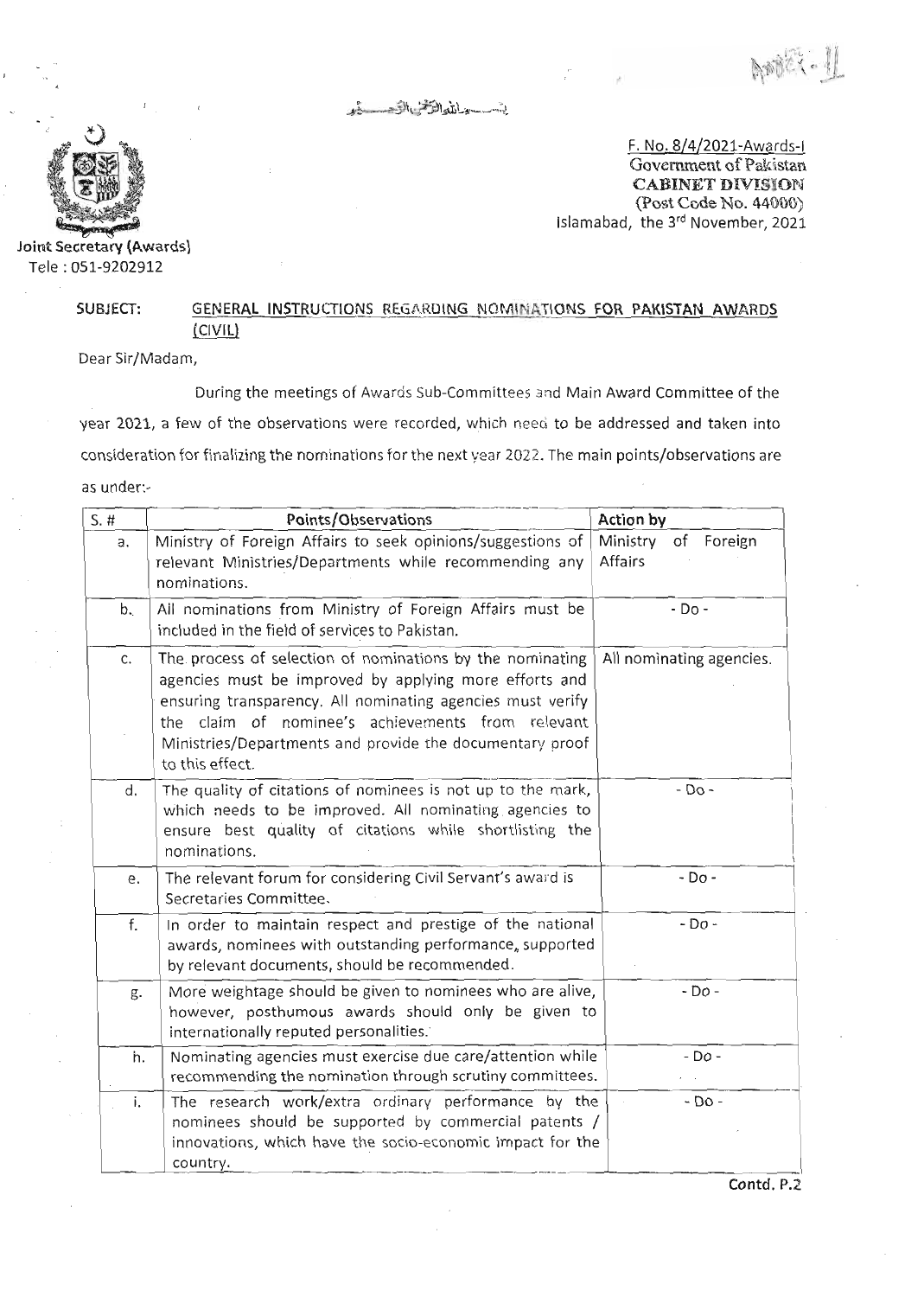| j. | Nominating agencies should exercise high professional<br>standards, while recommending nominations and ensure<br>verification of nominees' work claimed. Moreover, marks in<br>the innovation column of quantified proforma must be<br>supported by the documentary proof, verified by relevant<br>government forums/agencies.                                          | - Do -                               |
|----|-------------------------------------------------------------------------------------------------------------------------------------------------------------------------------------------------------------------------------------------------------------------------------------------------------------------------------------------------------------------------|--------------------------------------|
| k. | Nominating agencies must include independent experts in<br>their scrutiny respective committees, in order to achieve the<br>highest level of merit and transparency.                                                                                                                                                                                                    | $-D0$                                |
| ۱. | Youngsters must be nominated in order to encourage the<br>youth to work beyond the call of duty.                                                                                                                                                                                                                                                                        | - Do -                               |
| m. | Ministry of Science & Technology to revise Quantified<br>Proforma, in consultation with Higher Education Commission,<br>Ministry of Education & Professional Training, Pakistan<br>Agriculture Research Council, Pakistan Engineering Council<br>etc., duly verified by the Chairman and submit the same to the<br>Cabinet Division for approval of the Prime Minister. | Ministry of Science &<br>Technology. |

'n.

2. Forwarded for necessary action and future compliance, please.

Yours' sincerely,  $\mathcal{L}$ **MAAR** I **Brig. (Hammad Amjad)** 

**All** Secretaries/Addl. Secretaries Incharge of the fvflinistries/Dions. <u>All Secretaries/Addi, Secretaries incliarge of the P</u> Chief Secretaries of the Provincial Governments.<br>Heads of Department concerned.